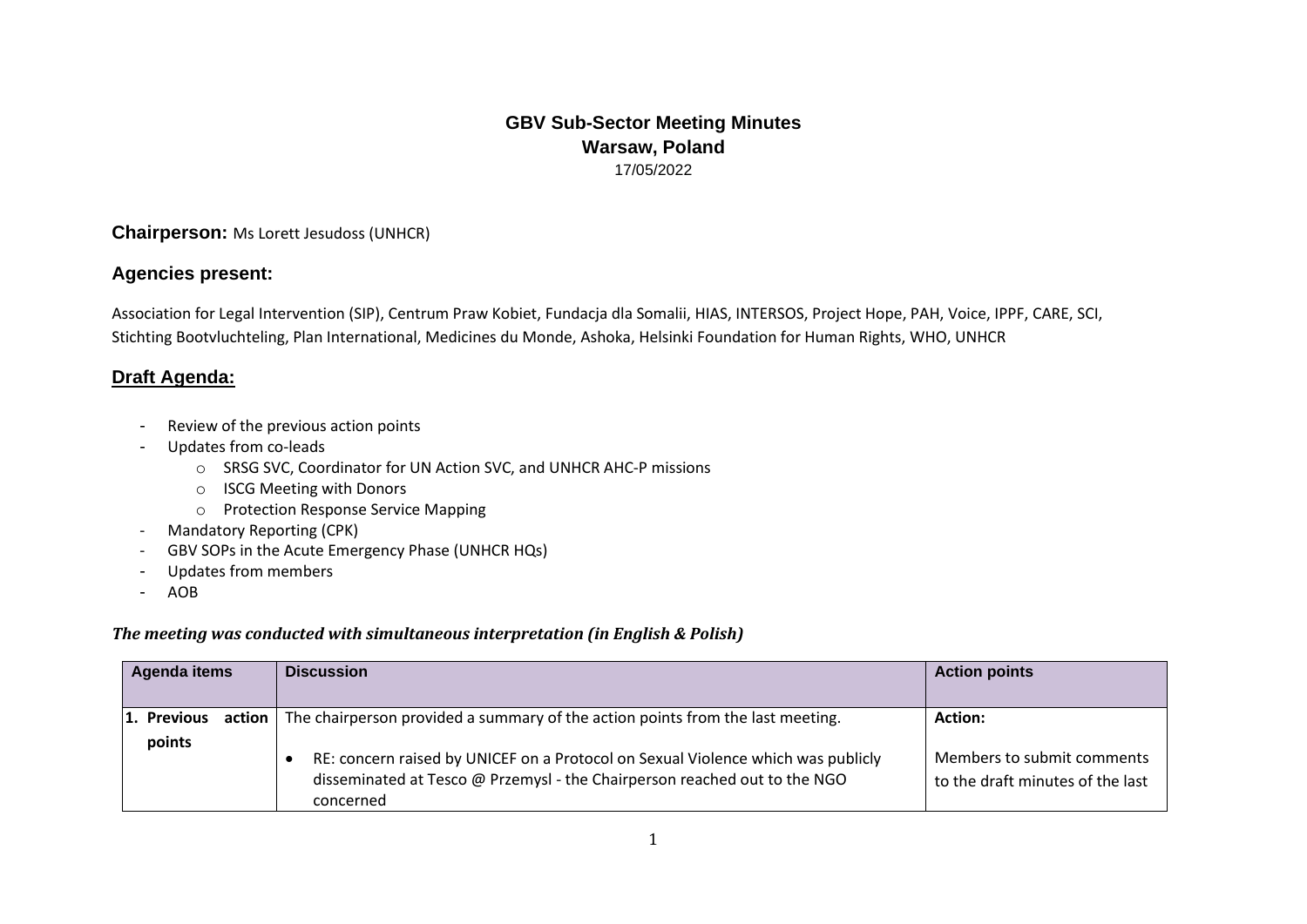|                                                  | The initiative was reportedly by a volunteer and not the NGO itself;<br>reassurances were made that circulation of the protocol and related material<br>would be immediately halted.<br>During a visit to this site by the Chairperson with the delegation of the SRSG on<br>Sexual Violence in Conflict (SVC), some of these posters were still visible in                                                                                                                                                                                                                                                                                                                                                                    | $(24th)$ meeting, flag out the<br>issue areas & check the list of<br>participants. Deadline: May 25                                                                                                             |
|--------------------------------------------------|--------------------------------------------------------------------------------------------------------------------------------------------------------------------------------------------------------------------------------------------------------------------------------------------------------------------------------------------------------------------------------------------------------------------------------------------------------------------------------------------------------------------------------------------------------------------------------------------------------------------------------------------------------------------------------------------------------------------------------|-----------------------------------------------------------------------------------------------------------------------------------------------------------------------------------------------------------------|
|                                                  | multiple areas. Though well-meaning, the messaging risked stigmatization. The<br>Chairperson briefly discussed concerns on this matter with the NGO<br>staff/volunteers concerned following the removal of visible posters.<br>CARE International similarly engaged in a longer discussion with the NGO<br>staff/volunteers the next day when more posters were jointly removed.<br>Training on GBV basics was conducted in Przemysl by CARE International. 34<br>participants attended.<br>There is an ongoing need to support frontline workers with basic GBV training on how<br>to share information on GBV services and handle GBV disclosure in a safe way.<br>Protection Response Service Mapping - preliminary results |                                                                                                                                                                                                                 |
| 2. Updates from co-<br>leads                     | SRSG SVC Coordinator for UN Action SVC, and UNHCR AHC-P missions in Poland: the<br>$\bullet$<br>need to strengthen GBV prevention and risk mitigation measures along with response<br>services were noted. Conflict-related sexual violence as well as conflict-related<br>trafficking in persons for the purposes of sexual exploitation were the key focus of the<br>SRSG's delegation. Both delegations met various national and international<br>organizations, community -based organization as well as government representatives in<br>addition to site visits.<br>ISCG Meeting with Donors: the German Ambassador specifically articulated his<br>government's support on interventions related to GBV.                | Action: Members interested in<br>accessing the results of the<br>mapping should write to<br>Malgorzata (suraj@unhcr.org)                                                                                        |
| З.<br><b>Mandatory</b><br><b>Reporting (CPK)</b> | The Sub-Sector Co-Lead (CPK) provided an overview of mandatory reporting<br>$\bullet$<br>requirements in Poland. According to Polish law (Art 200), there is a social obligation to<br>notify the public prosecutor or the police about domestic violence. The legal obligation<br>does not pertain to social institutions as opposed to state or local government.<br>There is a catalogue of offences that need to be notified about, otherwise, there are<br>penalty sanctions. The catalogue includes just to name a few: sexual abuse of another<br>person's helplessness or insanity or sexual intercourse with a minor or leading a minor<br>to submit to sexual activities.                                            | <b>Action:</b><br>To translate the PPT<br>'Mandatory Reporting' into<br>English and share it with<br>participants along with the<br>original version in Polish.<br>Malgorzata to coordinate the<br>translation. |